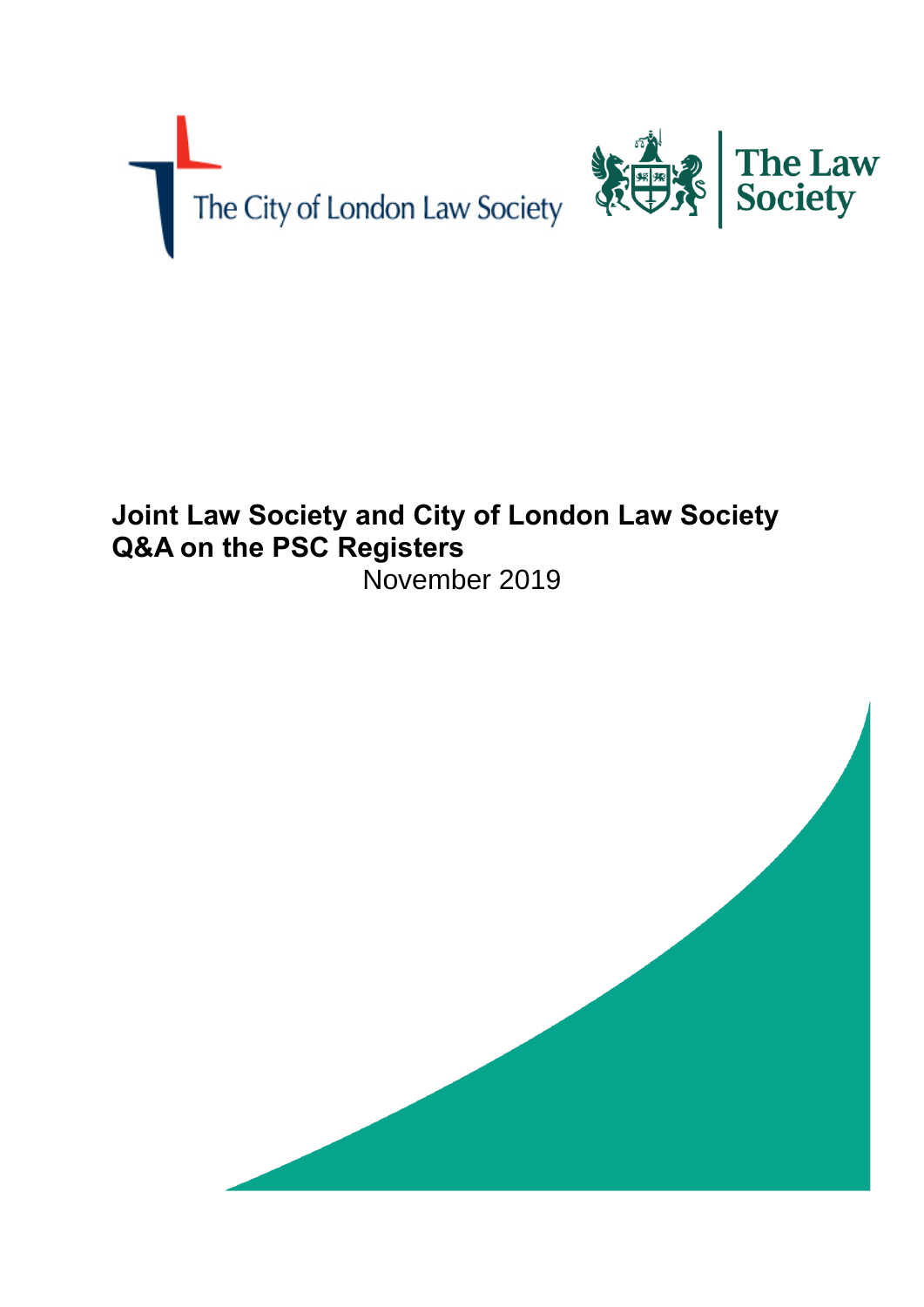*This Q&A has been drafted by a joint working party of the Law Society and City of London Law Society Company Law Committees (the "Committees") as a result of practitioner experience on the regime for the Register of People with Significant Control ("PSC Register") in Part 21A and Schedules 1A and 1B of the Companies Act 2006 ("CA 06") and associated secondary legislation between 2016 and 2019.* 

*The purpose of the Q&A is to highlight certain areas of complexity within the regime which are not specifically covered by the PSC Register primary and secondary legislation or the related guidance issued by the Department for Business, Energy and Industrial Strategy ("BEIS").*

*This Q&A is generic and is not intended to be and should not be relied upon as constituting legal advice. Users of this Q&A should consult their own advisers directly before taking any action based upon any aspect of this Q&A. No member of the joint working party or his or her respective firm represents or warrants that it is accurate, suitable or complete and none shall have any liability arising from, or relating to, the use of this Q&A.*

*The Committees are grateful that BEIS has considered this Q&A and has advised that it does not disagree with any of the statements made, but that the interpretation of the law as to the PSC Register, and compliance with it, is ultimately for the Courts.*

*References in this Q&A to Schedules are to Schedules to CA 06. Reference to Conditions are to the conditions set out in part 1 of Schedule 1A.*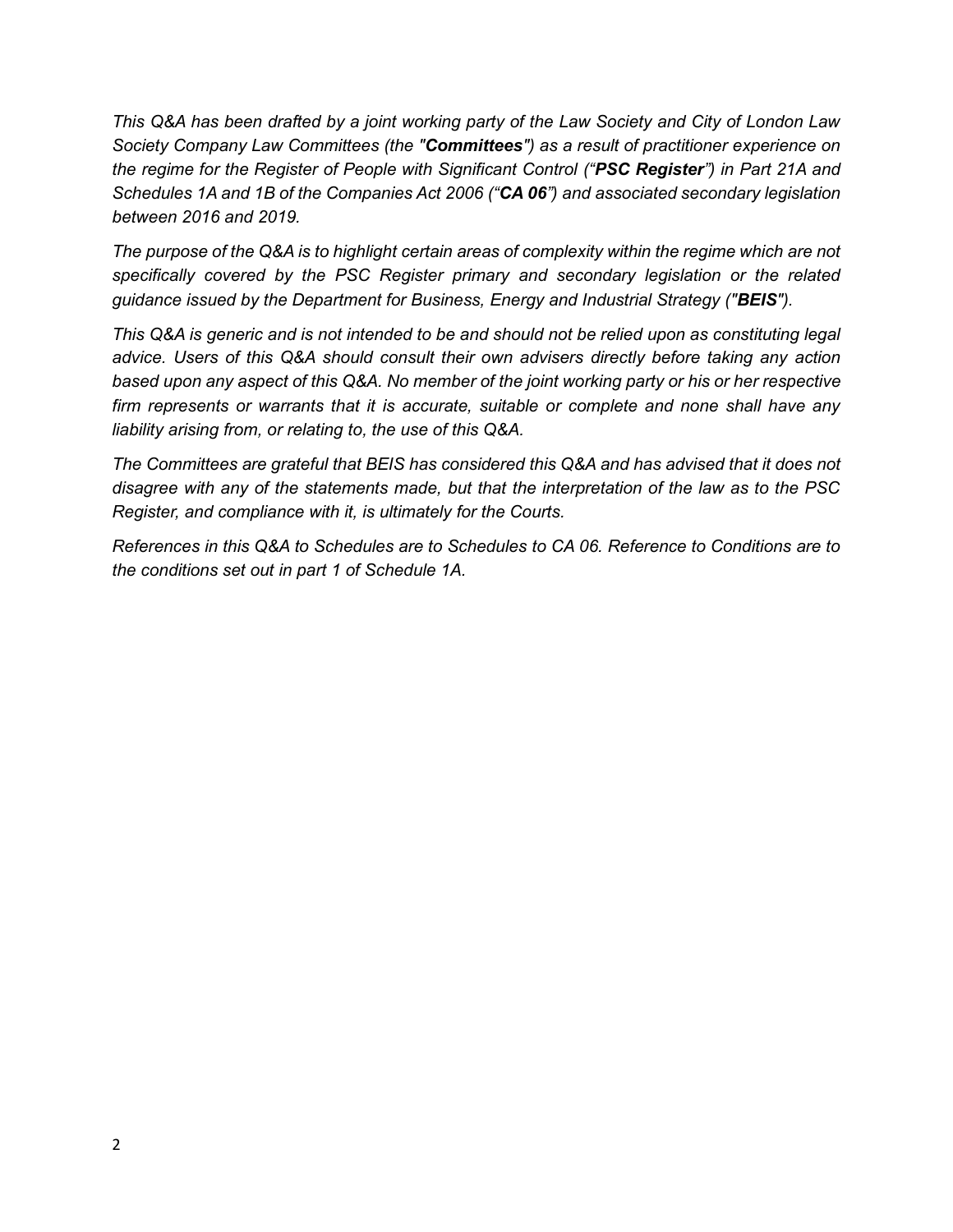#### **1 Holding shares/votes/board appointment rights**

**1.1** One of the criteria for being registrable is holding more than 25% of shares. This is to be calculated by reference to the nominal value of the share capital (paragraphs 2 and 13 of Schedule 1A). When shares are denominated in different currencies, when and how often should the calculation be made?

**Answer:** As the nominal value of shares is fixed on issue, the exchange rate on issue of the shares would be appropriate.

**1.2** If a person directly holds more than 50% of voting rights in a company, they could use their votes at a general meeting to pass an ordinary resolution to remove any director under section 168 CA 06. Does this mean that any person who is the direct (or indirect) holder of more than 50% of voting rights in a company automatically satisfies Condition 3 (right to appoint or remove a majority of the board)? Or is this Condition only satisfied by an explicit right to appoint or remove a majority of the board, for example in the articles of association or a shareholders' agreement?

**Answer:** If a person is the direct (or indirect) holder of more than 50% of voting rights in a company, they will, in normal circumstances, satisfy Condition 3 unless the articles of association or a shareholders' agreement restrict that person from exercising their statutory right to remove a director under section 168 CA 06.

**1.3** If someone has control over a right granted to them by another but may lose it in certain circumstances, do they still control that right? Or does the grantor? Often the grantor of the right has the power to "step in" at any time so, in theory, the grantor's powers are exercisable all the time.

Examples include a power of attorney that can be revoked at any time or where a general partner has delegated voting rights to an investment manager under an investment management agreement but the general partner can exercise a contractual right to terminate such agreement.

**Answer:** Until the grantor takes back the rights, both the grantor and grantee are treated as holding the rights. Paragraph 22 of Schedule 1A states that rights exercisable in certain circumstances are to be taken into account when the circumstances are within the control of the person having those rights. So if the grantor has a general discretion to "step-in", the grantor is treated as holding the rights all the time. The person who typically exercises those rights is also treated as holding them as paragraph 20 of Schedule 1A states that where a person controls a right, the right is to be treated as held by that person (and not by the person who in fact holds the right, unless that person also controls it).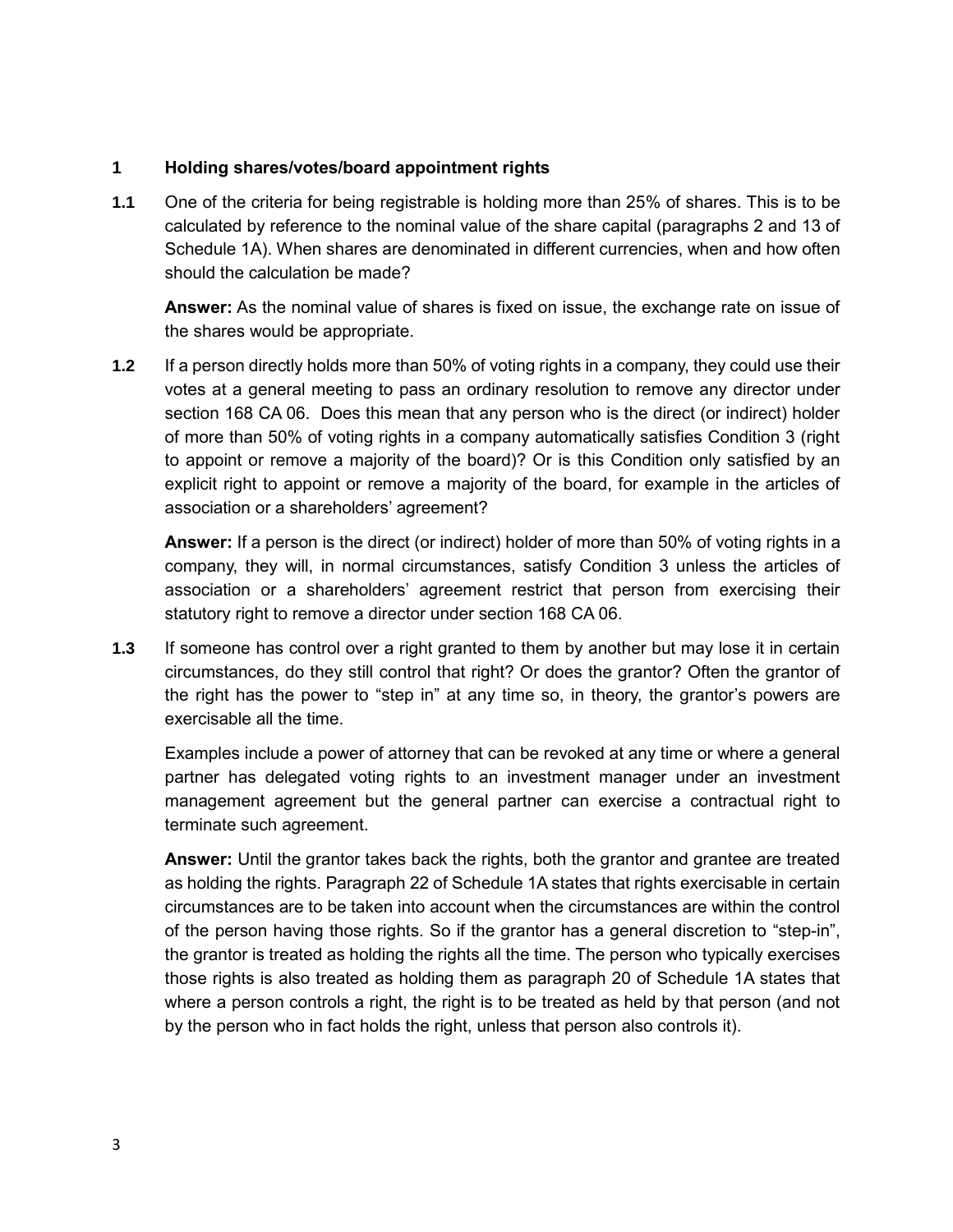**1.4** Paragraph 11 of Schedule 1A provides that if two or more persons each hold a share or right jointly, each of them is treated as holding that share or right. If rights (e.g. to appoint a majority of the board) can be exercised by a body such as a committee, or trust protectors, comprising a number of individuals, should those rights be considered as "jointly held" for the purposes of paragraph 11?

**Answer:** Where a right can only be exercised by a certain number of persons voting the same way, that does not mean that they each hold that right as they do not hold that right independently and are not able to exercise the right without the cooperation of others. Therefore there is no joint holding of rights in such a situation. However, it is still necessary in these circumstances to consider whether there is a joint arrangement between the individuals within the meaning of paragraph 12 of Schedule 1A as to how the right will be exercised and whether any of those individuals controls the exercise of the right within the meaning of paragraph 20 of Schedule 1A. In such cases, one or more of the individuals may be a registrable person with significant control.

**1.5** Where a security trustee holds security over shares or rights on behalf of a syndicate of banks would the syndicate of banks be considered to hold rights jointly under paragraph 11 of Schedule 1A?

**Answer:** Joint arrangement requires a degree of predetermination of how the rights would be exercised. If the security trustee acts as nominee for the banks, each of which has a separate interest in a specified number of shares, there is no joint holding. A syndicate of banks is not akin to a partnership or members recorded as jointly holding shares on the share register. Each bank does not have an indivisible right to all the shares or rights like partners in a partnership or members recorded as jointly holding shares on the share register.

**1.6** Where shares or rights held by more than one person are subject to a joint arrangement, each person is treated as holding all of the combined shares or rights (paragraph 12 of Schedule 1A). Where a certain percentage or number of people has to vote in favour in order to exercise a right, does that constitute a joint arrangement under paragraph 12 if there is no agreement between the relevant people as to how they should vote (i.e. they each vote independently)? For example, if 60% of shareholders or, in the context of a syndicated loan, lenders/secured creditors, need to approve something or at least three members of a committee of five, is this a joint arrangement?

**Answer:** Where members of a group hold individual rights but agree that exercise of those rights requires a prescribed majority, there is no joint arrangement simply because that arrangement exists, as each member of the group acts independently when making its decision. There would also need to be a pre-determined arrangement that they will exercise their rights (or substantially all their rights) jointly (i.e. in the same way) when voting in order for there to be a joint arrangement for the purposes of paragraph 12 of Schedule 1A.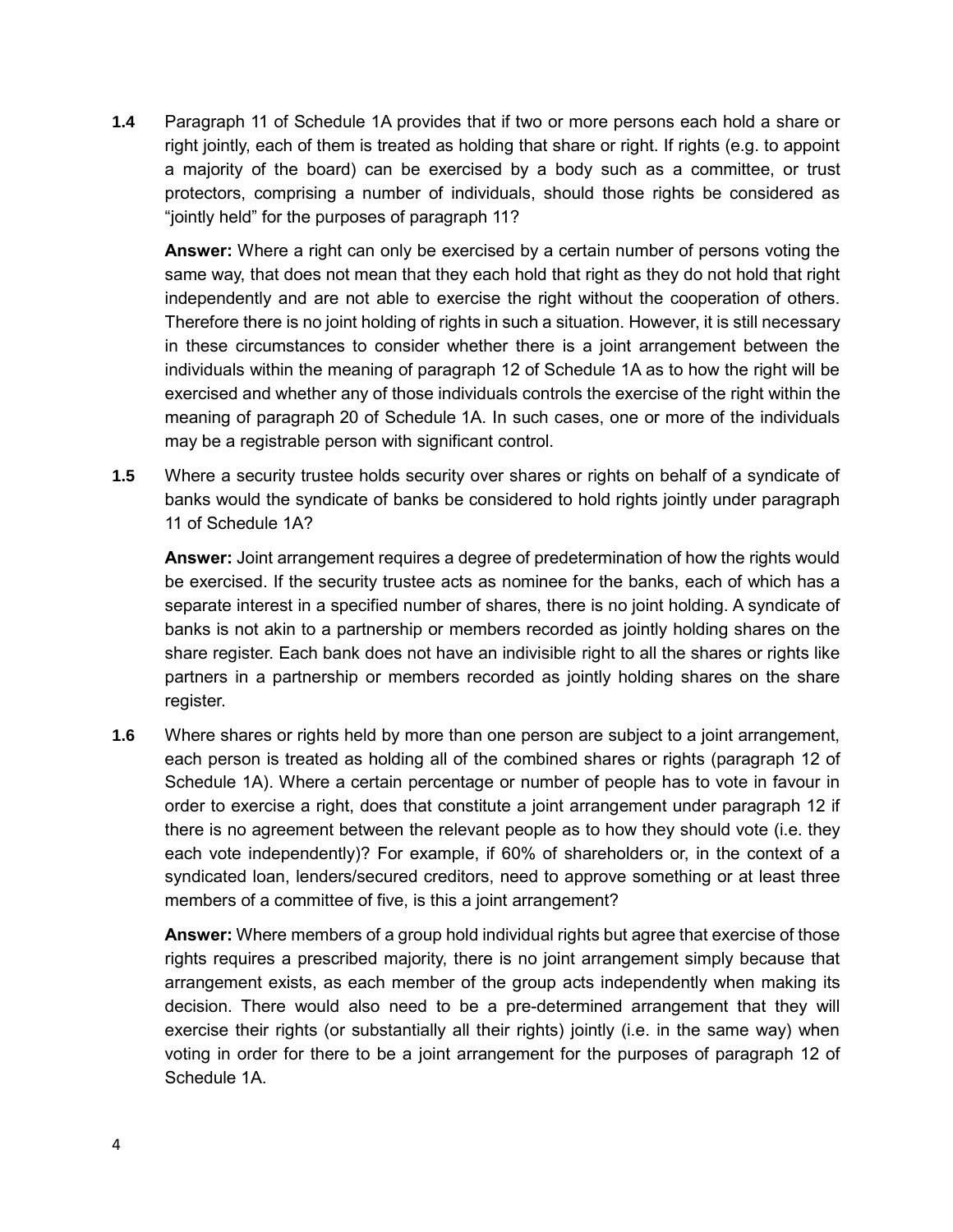**1.7** In paragraph 12(2) of Schedule 1A, what is meant by an arrangement that rights will be exercised "jointly in a way that is pre-determined by the arrangement"? In particular, is this satisfied by a pre-determination of the manner in which votes/rights will be exercised (e.g. two people will always vote the same way as each other, so they vote as a block) or does there need to be a pre-determination of the way the right is exercised (e.g. a predetermination that two shareholders will both vote in favour as opposed to a predetermination that one will vote the same way as another)?

**Answer:** This covers the situation where shares will be voted as a block (i.e. it is the process and not the outcome which must be pre-determined).

**1.8** Paragraph 23 of Schedule 1A sets out the treatment of *rights attaching to shares* held as security and not to shares which are actually held by a lender as security. Some types of security result in the person with security becoming the registered shareholder (e.g. an English law legal mortgage or a Scottish share pledge). Does a lender or security agent which takes registered title to more than 25% of a borrower's shares as part of its security package therefore satisfy Condition 1, as it would hold more than 25% of the shares, even though it is not treated as holding the voting rights because of paragraph 23?

**Answer:** A lender that has taken registered title to shares as part of its security package would satisfy Condition 1 where it holds more than 25% of the shares.

**1.9** If an individual makes a substantial donation to a charity established as a company limited by guarantee (and so within the PSC regime) and for example the charity was established by that individual and/or with a view to receiving donations from that individual, is the donor (without more) a PSC – assuming that there is a board of individuals, who do not include the donor, which decides which grants to make (in pursuance of the charitable objects for which the charity has been established)?

**Answer:** An individual would not be considered a PSC just because they make a donation. There would need to be more, for example, the individual would satisfy Condition 1 where they hold a right to share in more than 25% of the capital, or profits (if there are any), of the company limited by guarantee (as per paragraph 13(2) of Schedule 1A) or they could have significant influence or control under Condition 4.

**1.10** If an individual indirectly owns more than 25% of a UK company through a chain of companies that includes an entity that is a relevant legal entity, the relevant legal entity would appear on the UK company's PSC register and the individual would be a nonregistrable PSC in relation to the UK company. However, if the individual also has a right to exercise, or actually exercises, significant influence or control over the UK company and therefore meets the Condition 4 test, what do you register on the UK company's PSC register? The individual only becomes a registrable PSC because of their Condition 4 interest, because they don't only hold their interest through a chain of legal entities that includes a relevant legal entity. However, the Register of People with Significant Control Regulations 2016 state that you only register a Condition 4 interest where the person does not meet any of conditions 1 to 3 – see regulation 7(d) of those Regulations. Therefore, in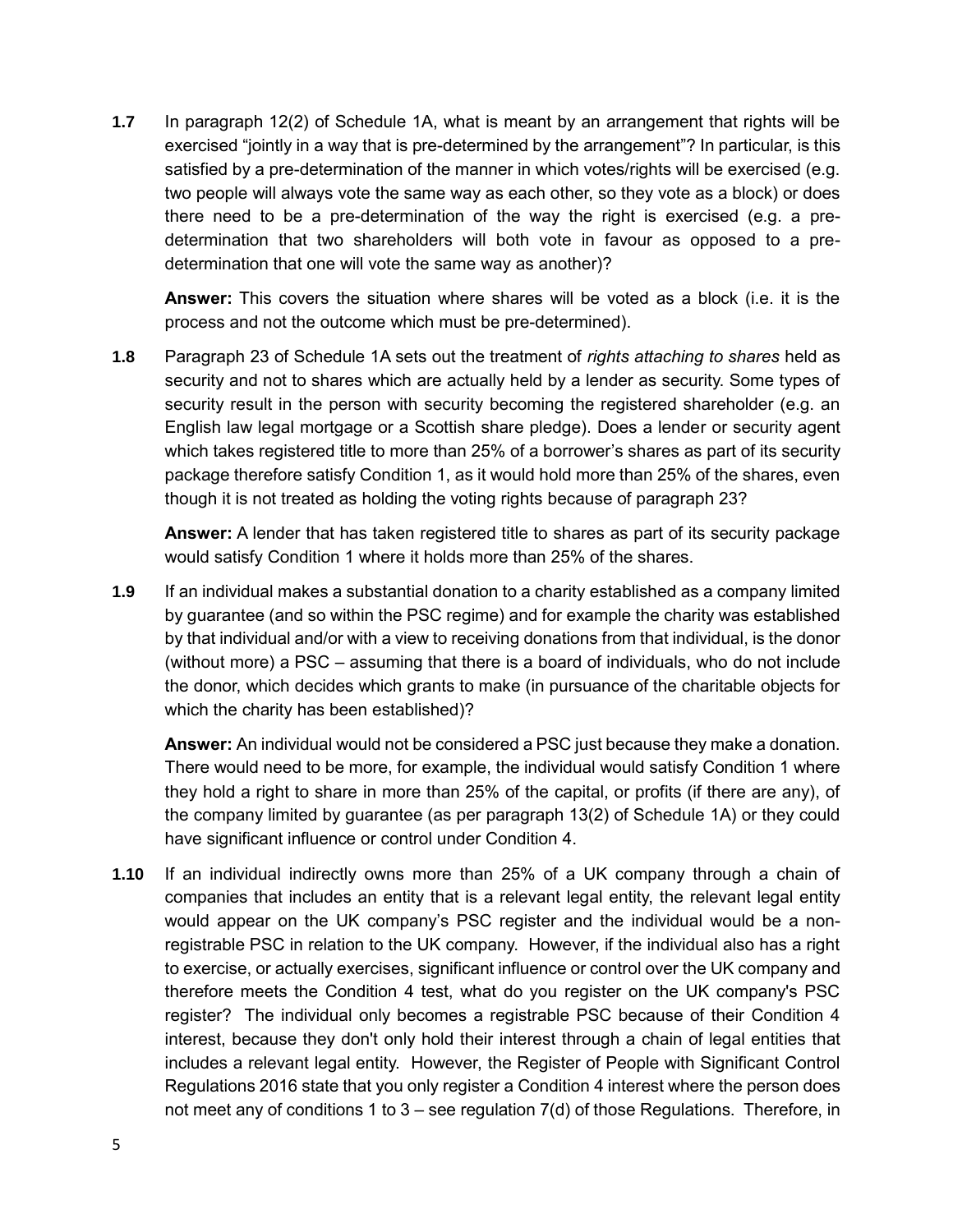this scenario: (a) do you need to register the PSC under Conditions 1 to 3; and (b) if you do need to register the PSC under Conditions 1 to 3, do you also have to register the PSC under Condition 4 despite regulation 7(d) of the Regulations?

**Answer:** The legislation can be read both ways, but the individual can just state that they meet Condition 4.

## **2 Indirect interests/majority stake**

**2.1** Condition 4 makes no reference to "direct or indirect", therefore paragraph 18 of Schedule 1A (majority stakes) does not apply. If a right to exercise significant influence or control over a UK company is held by an unlisted overseas legal entity, would a shareholder of that legal entity that is "subject to its own disclosure requirements" (as defined in section 790C(7) CA 06) go on the PSC register of the UK company?

For example: (i) Where an unlisted French company has a veto right over the business plan of UK Company A and the French company is wholly owned by UK Company B. Do you record UK Company B as satisfying Condition 4 on the PSC register of UK Company A? (ii) What if UK Company B controls the rights held by the French company for the purposes of paragraph 20 of Schedule 1A? Do you also need to consider whether UK Company B is in fact controlling the right to exercise, or actually exercising, significant influence or control over UK company A? (iii) What if the French company is owned by two individual shareholders and both have a veto right over the French company exercising its veto right over the business plan of UK Company A. Do you record both individuals as satisfying Condition 4 on the PSC register of UK Company A?

**Answer:** Condition 4 is direct control only. The right is considered to be held by the person who exercises control. Therefore, in scenario (i) above, UK company B does not go on the register of UK company A simply by virtue of being the controlling shareholder of the French company. In scenario (ii) where UK company B controls the right, UK company B is considered to hold it directly (regardless of whether UK company B holds any interest in the French company) and should be entered on the PSC register as satisfying Condition 4.

In scenario (iii), the individuals only have veto rights over the exercise of the French company's veto right, they do not exercise the right themselves. Therefore, they do not meet paragraph 20 Schedule 1A and do not need to be recorded on the PSC register of UK Company A. However, if the consent of an individual is needed before the rights can be exercised then that person would be treated as controlling that right under paragraph 20(2)(c) Schedule 1A.

**2.2** The majority stake test set out in paragraph 18(3) Schedule 1A includes a limb that states that A has a majority stake in B if A has the right to exercise, or actually exercises, dominant influence or control over B. How should we interpret dominant influence or control?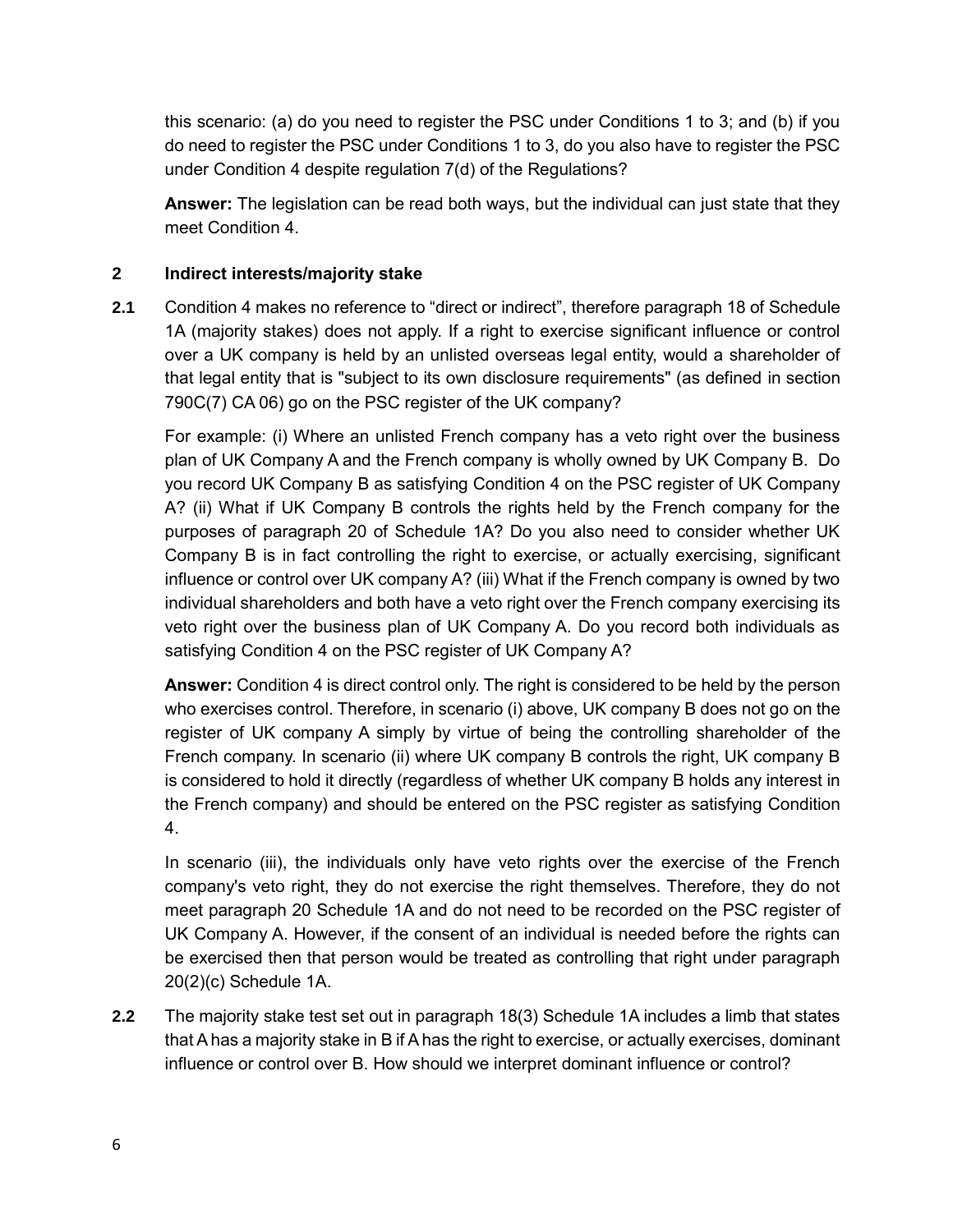**Answer:** "Dominant influence or control" for the purposes of this test should be construed in the same way as "dominant influence or control" is construed for the purposes of section 89J(4) Financial Services and Markets Act 2000 – see para 468 of the Explanatory Notes to the Small Business, Enterprise and Employment Act 2015 – and sections 1162(2)(c) and 1162(4)(a) CA 06 in the parent and subsidiary undertaking test. Therefore the supplementary provisions in Schedule 7 CA 06 and applicable case law can be applied in determining if there is dominant influence or control for the purposes of paragraph 18(3) Schedule 1A.

**2.3** Where a person holds an interest through a chain which includes a limited partnership that is not a legal entity, can that person still hold a "majority stake" or does the intermediate limited partnership break the chain of legal entities for the purposes of paragraph 18(1) and (2) of Schedule 1A?

Although paragraph 18 Schedule 1A refers to a chain of legal entities when establishing if a share/right is held indirectly, and does not deal with firms that are not legal entities, such as English limited partnerships, the effect of paragraph 20 is that rights should be treated as held by the person who controls their exercise (which would typically be the general partner or other fund manager, which would typically be a legal entity). This would usually be as part of the fund management arrangements/investment management agreement. Paragraph 20 may therefore require the control of these rights to be traced up the chain through the general partner, even if it does not form part of a "chain of legal entities".

**Answer:** Where the general partner cannot be recorded, one should continue up the chain to any majority stake in the general partner who holds shares on behalf of the non-legal entity (and beyond if the general partner is also a non-legal entity).

In support of this, note that paragraph 25(2) of Schedule 1A contains an exemption from satisfying Conditions 1 to 3 for individuals that directly or indirectly hold shares or rights in limited partners that meet one or more of Conditions 1 to 3.

**2.4** Do the joint arrangement rules in paragraph 12 of Schedule 1A apply when determining if there is a majority stake under paragraph 18?

**Answer:** Yes, on the basis of paragraph 10 that provides: "This part sets out rules for the interpretation of this Schedule" (i.e. Schedule 1A CA 06).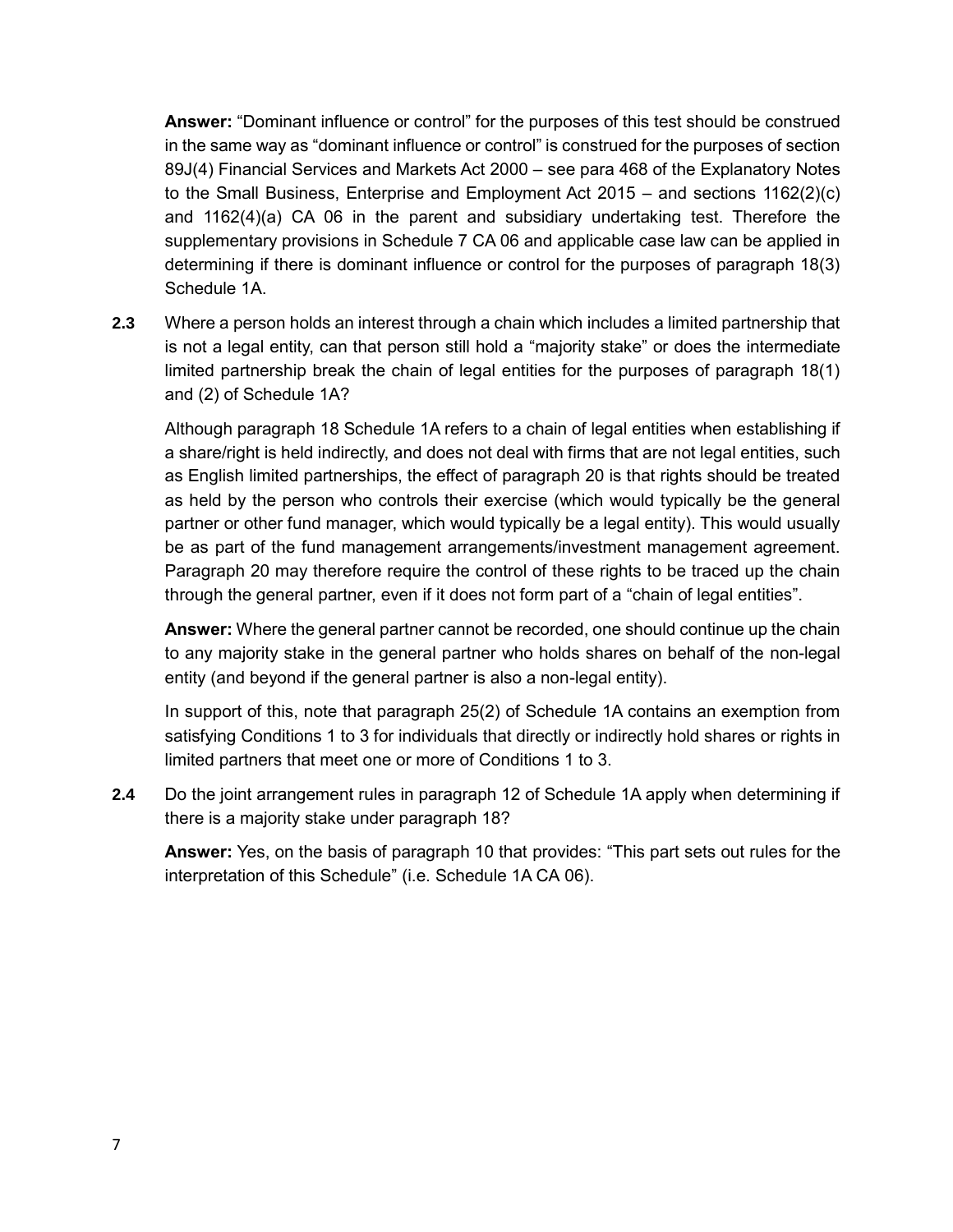**2.5** Should you aggregate interests held at two different levels in a corporate structure where the majority stake test in paragraph 18 of Schedule 1A is not met at the second level? So in circumstances where a person holds 26% directly in an intermediate holding company but also holds a further 25% indirectly, do they hold a majority stake in the intermediate company? See diagrams:



**Answer**: If a person holds an interest directly (e.g. Mr A's or Mr B's interest in OverseasCo) and another interest indirectly (e.g. Mr A's or Mr B's interest in OverseasCo held via ForeignCo), the two interests would not be automatically aggregated under paragraph 18(3)(a) Schedule 1A. It is necessary to analyse the facts with reference to each limb of paragraph 18 separately to establish whether the majority stake test is met.

In the first diagram above, as Mr A holds a majority stake in ForeignCo, this will commonly enable him to control ForeignCo's 25% vote in OverseasCo (in the absence of any special circumstances which mean that Mr A does not in fact control ForeignCo's vote, such as veto rights held by other ForeignCo shareholders). Therefore his direct and indirect interests should be aggregated either under paragraph 18(3)(c) or under paragraph 18(3)(a) (in conjunction with paragraph 20) Schedule 1A.

However, in the second diagram above, as Mr B does *not* hold a majority stake in ForeignCo and, in the absence of any special circumstances such as a joint arrangement with another shareholder in ForeignCo, his direct and indirect interests should therefore not be aggregated.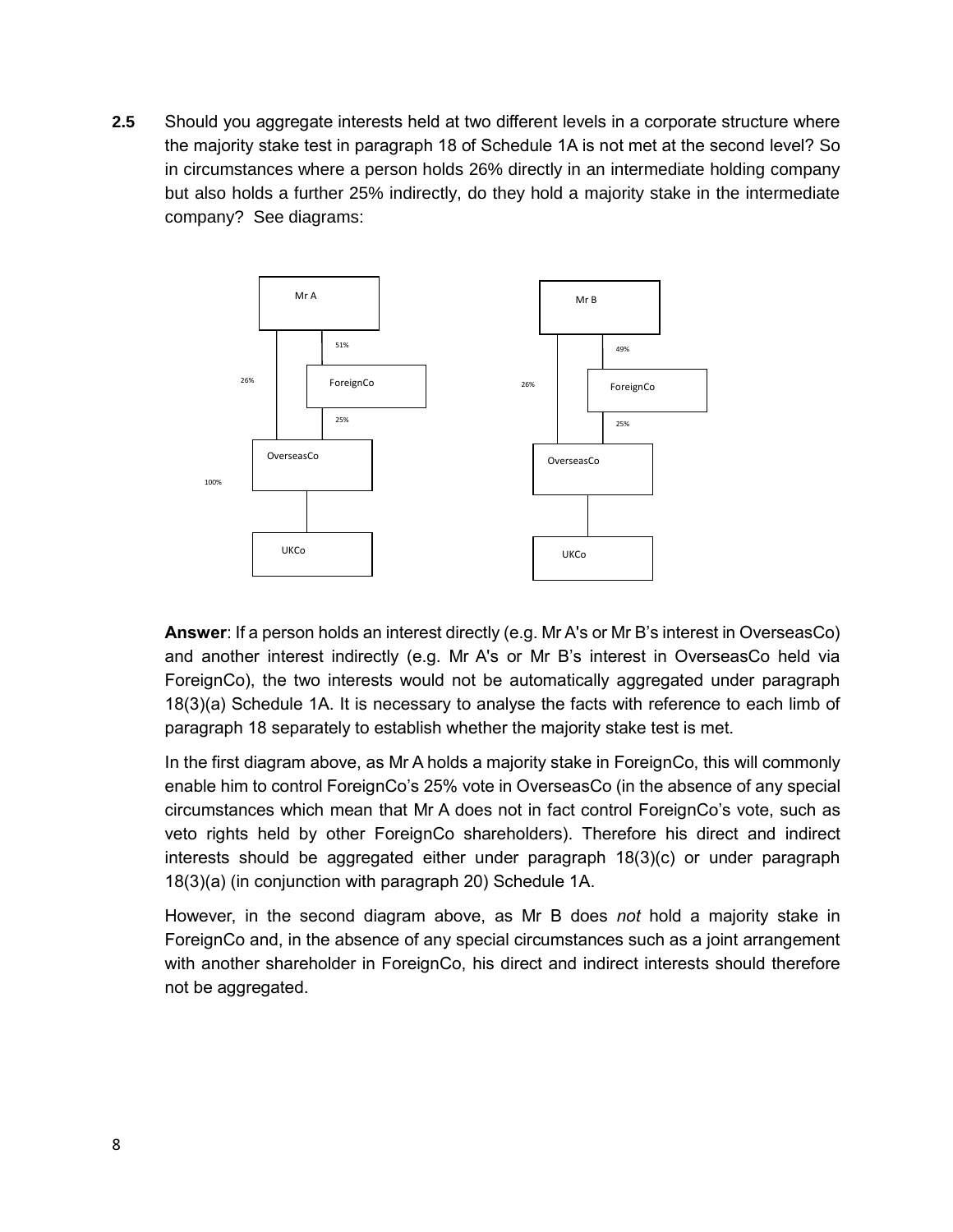#### **3 Trusts/Funds**

**3.1** Paragraph 7.4.12 of the non-statutory guidance suggests that ordinarily the general partner of a limited partnership should go on the PSC register of UK companies owned by it. If management rights in relation to an investment in a UK company which are held by the general partner of a fund have been delegated to an investment manager, would the investment manager be deemed to control the rights held by the general partner under paragraph 20 of Schedule 1A so that the investment manager (if capable of being recorded) is registrable but the rights are not deemed to be held by the general partner? Or where the general partner can terminate the arrangement should both the general partner and the investment manager (if capable of being recorded) be registered?

**Answer:** The rights would be treated as held by those who can exercise their control. If the investment manager controls the rights alone, then the investment manager would be registrable (if capable of being recorded). If the general partner can terminate that arrangement then both are registrable (if both are capable of being recorded) until the general partner terminates. After termination the general partner holds the rights alone (if it has not delegated control to another manager). This scenario is covered by Q&A 1.3.

**3.2** Paragraph 25 of Schedule 1A says that a person does not meet Conditions 1 to 3 by virtue only of being a limited partner. So it appears that limited partners of a limited partnership still need to consider Condition 4 if, for example, the limited partnership has a veto right over the business plan of the UK company in a shareholders' agreement. Is this right, even though typically the limited partnership agreement confers management of the limited partnership's affairs on the general partner alone and forbids the limited partners from participating in management?

**Answer:** Our view is that, unless a limited partner exercises control over the rights, they would not be treated as satisfying Condition 4 by virtue of them jointly having significant influence or control when in fact those rights are controlled by a general partner or an investment manager. As such, the general partner and/or the investment manager is/are treated as holding the rights under paragraph 20 Schedule 1A and the limited partners are not.

**3.3** In assessing whether Condition 5 is met in relation to a firm, it is necessary to consider first if the members of the firm meet one of the other Conditions and then if a person (usually the manager/general partner) has the right to exercise, or actually exercises, significant influence or control over that firm. Note that the reference in paragraph 6 Schedule 1A is to a firm in the singular. Where no one firm meets any of the other specified Conditions on its own, but there are multiple fund vehicles, must firms be considered together if there is a joint arrangement between them within the meaning of paragraph 12 Schedule 1A? Note also that the general partner/manager may be treated as holding rights within the meaning of paragraph 20 where it controls their exercise.

**Answer:** It is likely that the interests of multiple funds with the same manager/general partner will be aggregated due to either paragraph 12 or paragraph 20 of Schedule 1A.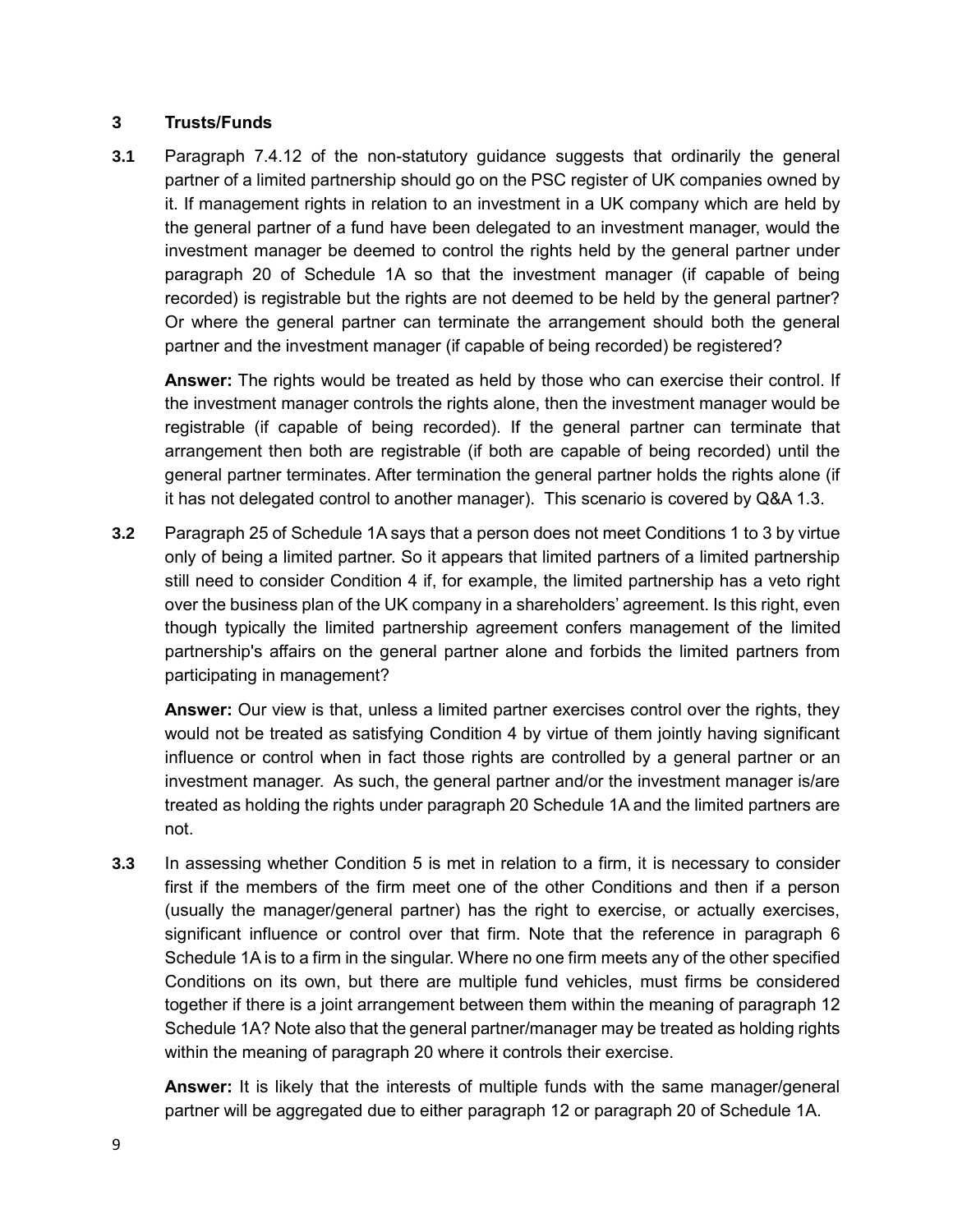**3.4** Condition 5 refers to a trust in the singular. Where multiple trusts are involved but the trustee(s) of each individual trust (in their capacity(ies) as trustees of each such trust) would not meet any of the other specified Conditions, will limb (a) of Condition 5 only be satisfied where the trustee's or trustees' interests are aggregated under paragraph 12 of Schedule 1A?

**Answer:** Where an individual has control over multiple trusts with the same trustees and either the same or different beneficiaries the trusts may sometimes need to be aggregated under paragraph 12 of Schedule 1A when assessing if any of them satisfy the relevant tests. This will require a factual assessment in each case.

**3.5** Where under a trust document an individual (such as a settlor) has consent rights over various matters (such as the power to exclude/add beneficiaries or change the applicable law) but which are not the matters set out in paragraph 5.5 of the statutory guidance on the meaning of "significant influence or control" over companies in the context of the PSC register (i.e. significant powers such as the right to appoint or remove trustees) should these consent rights (over relatively less significant matters) be taken together to give the individual "significant influence or control" over the trust for the purposes of Condition 5?

**Answer:** No, such rights would not mean that the individual has "significant influence or control" over the trust for the purposes of Condition 5 unless they were exercised in such a way to block matters which fall within paragraph 5.5 of the statutory guidance in such a way that the person was in fact directing or influencing such matters (for example, using a consent right relating to distributions to actively block distributions other than those which such individual wishes to be made).

**3.6** Where under a trust document an individual (such as a settlor) has the right to appoint a trustee but only in certain circumstances (such as in the place of a deceased/dissolved trustee or a trustee wishing to withdraw) when would such individual have "significant influence or control" over the trust?

**Answer:** Applying paragraph 22 of Schedule 1A, the individual will not have "significant influence or control" over the trust unless and until those circumstances have arisen and continue to exist (e.g. a trustee has died or been dissolved).

## **4 Reasonable steps, restrictions and warning notices**

**4.1** A restrictions notice may be issued to any person who has a relevant interest in a company. Pursuant to paragraph 2(1) of Schedule 1B a person has a relevant interest in a company if the person holds shares, voting rights or board appointment rights in the company. So the only interests which can be restricted are the shares/rights in the UK company and not any indirect holding (e.g. the direct holding the person has in another company which directly holds the shares in the UK company).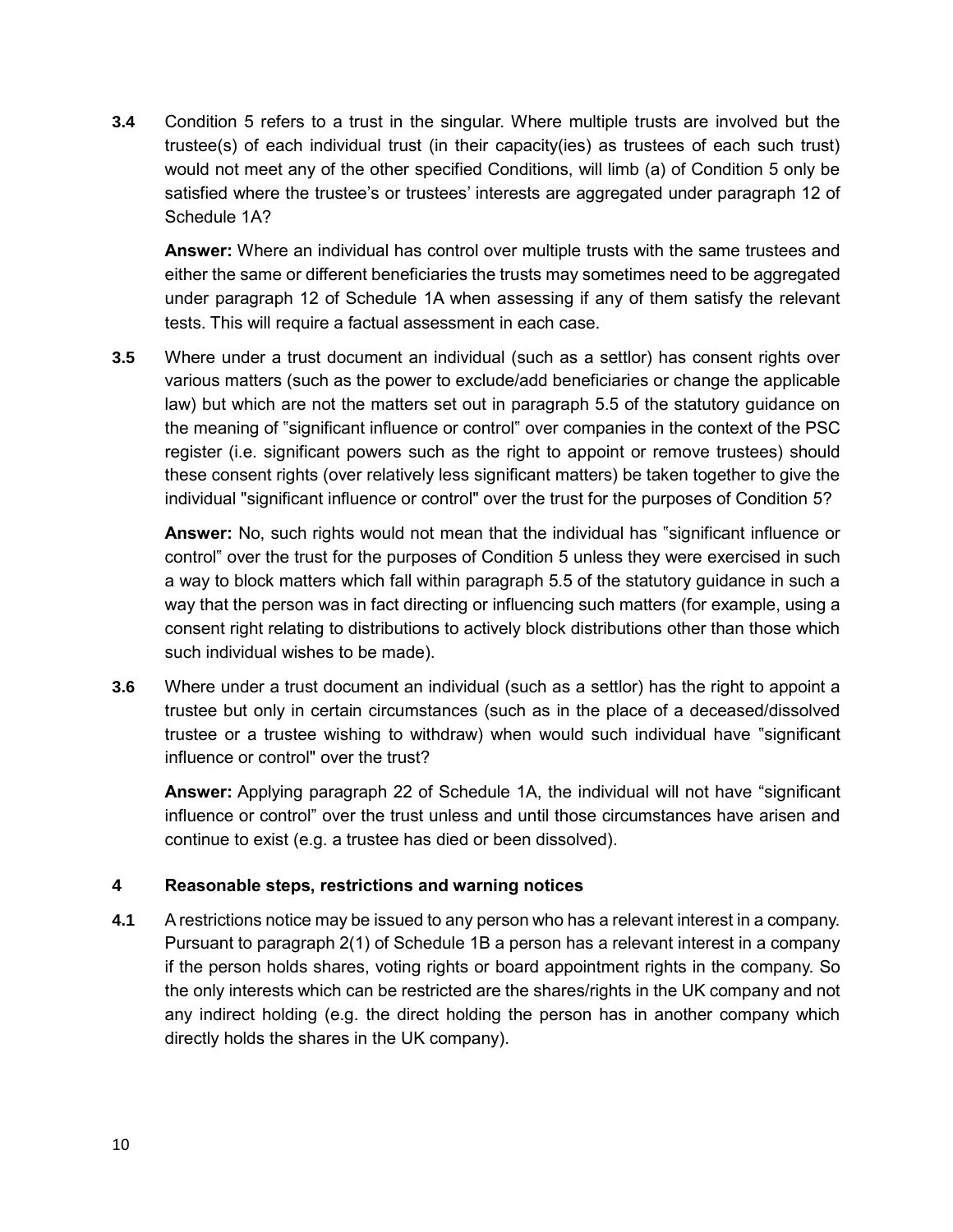However, paragraph 8.4.4 of the non-statutory guidance states that a relevant interest is any share or right in the company held or controlled directly or indirectly by the individual or legal entity you are trying to contact.

Which interests can be restricted?

**Answer:** Only interests directly in the UK company can be restricted. It is not possible to serve a restrictions notice on the direct holder where the direct holder is in compliance but an indirect holder is not in compliance.

**4.2** Under paragraph 1(6) of Schedule 1B, the company must have regard to the effect of a restrictions notice on the rights of third parties. Could it ever be appropriate to issue a restrictions notice in circumstances where a third party lender has security over the shares which are the subject of the relevant interest?

**Answer:** This will depend on the circumstances. However, if the lender sought to enforce the security and delivered a stock transfer form to the company, the company should lift the restrictions notice at that point under paragraph 11(c) of Schedule 1B. If the company fails to do so, the lender could apply to Court for the restrictions notice to be lifted.

**4.3** The Financial Collateral Arrangements (No 2) Regulations 2003 (as amended) give a security taker rights to appropriate shares upon its security becoming enforceable. Do the Financial Collateral Arrangements (No 2) Regulations 2003 (as amended), as an implementation of EU legislation (the Financial Collateral Directive (2002/47/EC), take priority over Part 21A and Schedules 1A and 1B?

**Answer:** No. However, once a company receives a stock transfer form it should lift the restrictions notice (see Q&A 4.2). If the company fails to do so, the lender could apply to Court for the restrictions notice to be lifted.

## **5 Position on incorporation**

**5.1** There is a discrepancy between what a company can record on its PSC register on incorporation if it does not yet know whether there are any registrable persons and what information it must provide to Companies House. Most companies can state on their register that they have not yet completed taking reasonable steps to find out their PSC position. However, this option is not reflected in section 12A CA 06 or on the incorporation form IN01. On Form IN01 companies must either state that they have reasonable cause to believe there is no registrable person, or state that there is a registrable person and provide details. Is a company required to identify its registrable persons (if any) on incorporation?

**Answer:** Yes, a company is required to identify its registrable persons (if any) on incorporation.